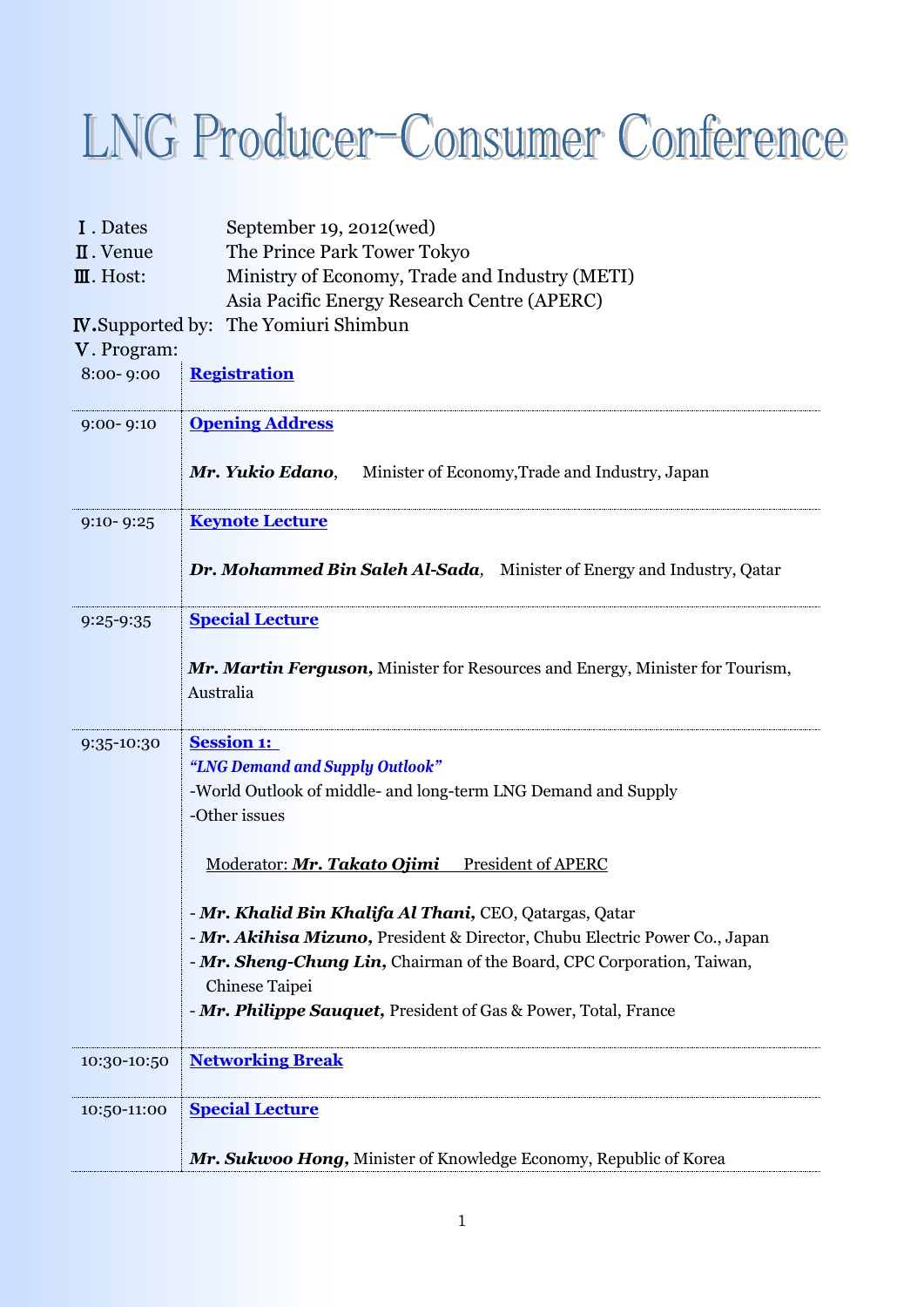| 11:00-11:10 | <b>Special Lecture</b>                                                                                                                                             |
|-------------|--------------------------------------------------------------------------------------------------------------------------------------------------------------------|
|             | Mr. Hiroshi Okuda, Governor, Japan Bank for International Cooperation, Japan                                                                                       |
| 11:10-12:30 | <b>Session 2:</b>                                                                                                                                                  |
|             | "The Changing LNG Market in Asia-Pacific, Europe and North America"                                                                                                |
|             | - World trend of LNG Market and its sustainability                                                                                                                 |
|             | - LNG price trends in Asia and Europe                                                                                                                              |
|             | - Other issues                                                                                                                                                     |
|             | Moderator: Mr. Ben McLannahan Financial Times                                                                                                                      |
|             | - Mr. Tsuyoshi Okamoto, President, Tokyo Gas, Japan                                                                                                                |
|             | - Mr. Radhakrishnan Guhan, Deputy General Manager (Marketing), ONGC,                                                                                               |
|             | India                                                                                                                                                              |
|             | - <b>Prof. Jonathan Stern, OIES</b> , United Kingdom (video)                                                                                                       |
|             | - Dr. Ken Koyama, Managing Director and Chief Economist Charge of Strategy                                                                                         |
|             | Research Unit, IEEJ, Japan                                                                                                                                         |
|             | - Mr. Jean-Marie Dauger, Executive Vice-President in charge of the Global Gas                                                                                      |
|             | & LNG business Line, GDF SUEZ, France                                                                                                                              |
|             | - Mr. Thomas R. Walters, Vice president of Exxon Mobil Corp., President of<br>ExxonMobil Gas and Power Marketing Co., The United States                            |
|             | - Mr. Hari Karyuliarto, Gas Director, PT. Pertamina (Persero), Indonesia                                                                                           |
|             |                                                                                                                                                                    |
| 12:30-13:20 | <b>Special Lecture</b>                                                                                                                                             |
|             | Mr. Joe Oliver, Minister of Natural Resources, Canada                                                                                                              |
|             |                                                                                                                                                                    |
|             | Lunch                                                                                                                                                              |
|             |                                                                                                                                                                    |
| 13:20-13:40 | <b>Networking Break</b>                                                                                                                                            |
| 13:40-14:30 | <b>Session 3:</b>                                                                                                                                                  |
|             | "New Frontier for Gas Supply Chain"                                                                                                                                |
|             | - Prospects of unconventional gas production                                                                                                                       |
|             | - Development of new supply sources                                                                                                                                |
|             | - Emergence of new supply chains                                                                                                                                   |
|             | - Other issues                                                                                                                                                     |
|             | OPART <sub>1</sub>                                                                                                                                                 |
|             | Moderator: Mr. Kenji Goto, Deputy Director-General for Economic Affairs                                                                                            |
|             | Bureau, Ministry of Foreign Affairs, Japan                                                                                                                         |
|             | - Mr. Charif Souki, Chairman and CEO, Cheniere Energy, The United States<br>- Mr. Jonathan Elkind, Principal Deputy Assistant Secretary, DOE,<br>The United States |